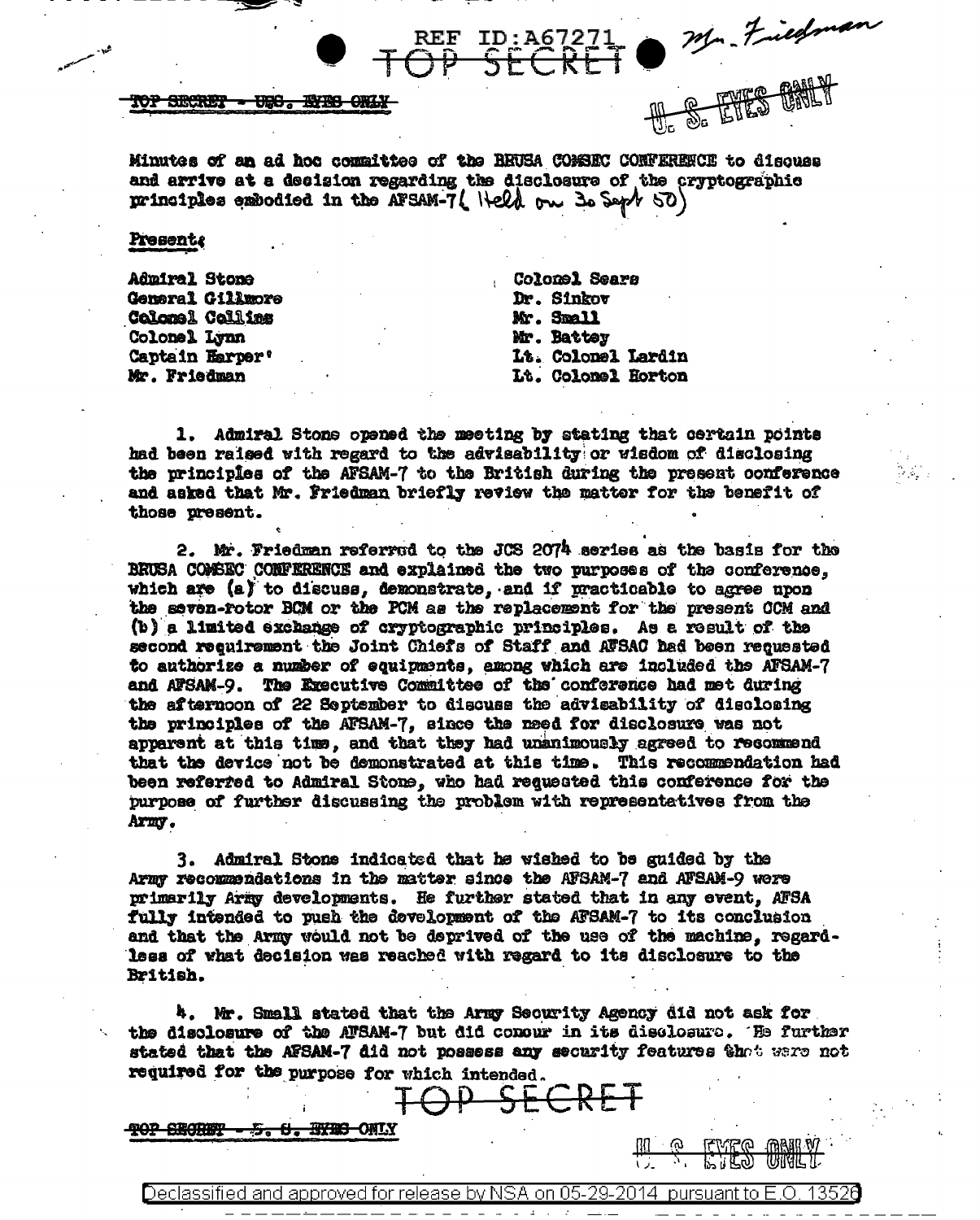## TOP SEGRET - U. S. BYED OWNY

5. Question was raised as to the implications of the capture of the machine. Mr. Small replied that the Army Security Agency was not worried over the prospect of its capture; that they assumed that in actual operations it would be captured or compromised and that it would not adversely affect the security of U.S. communications for some time.

ref\_id:a67271<br><del>P\_SECRE</del>T\_

6. Colonel Lardin pointed out that the British Brigade presently operating in Korea did not have a machine for communication with U.S. Forces and that he felt the meed for such a device as the AFSAM-7 was urgently required for that purpose.

. T. Mr. Battey stated that in combined meetings of Subcommittee A the British had indicated their desire for a 32-point or 36-point rotor machine with a single cryptographic principle for both on and off-line application.

8. Admiral Stone recalled the AFSAC decision that the AFSAM-7 was not to be considered as the replacement for the CCM. The AFSAM-7 was developed more as a replacement for the M-209 - low echelon use in the Army and Air Force.

9. Mr. Small stated that it was the desire of ASA to discuss the AFSAM-7 with the British as a combined machine for low level - below division level.

10. Mr. Friedman inquired as to whether or not the Army considered the FCM of sufficient strength to satisfy the Army needs for a machine below division level. Mr. Small indicated that in his opinion the PCM was below the standard desired by the Army and would not be used for that purpose.

11. Mr. Friedman commented upon the great loss to the COMINT field should the AFSAM-7 be captured and used against us.

12. Dr. Sinkov pointed out that all such machines would have approximately the same effect upon the COMINT field and did not believe that it was a valid argument or limitation to be placed only upon the AFSAM-7.

13. Admiral Stone stated that he was in a difficult position when it came to evaluating the marits of COMINT when its interests conflicts with the U.S. needs for secure communications. He further stated that he had nevertheless concluded that the security of our own communications must be considered as paramount and that AFBA policy was guided accordingly.

14. Mr. Small recommended that General Gillmore refer the problem to Admiral Stone for decision.

15. General Gillmore indicated that the suggestion that the AFSAM-7 be "placed on the shelf" left the Army with nothing for use in low echelons.

SECRET

FU & FORCE ONEY

TOP SECRET <del>. U.S. BYDD ONLY</del>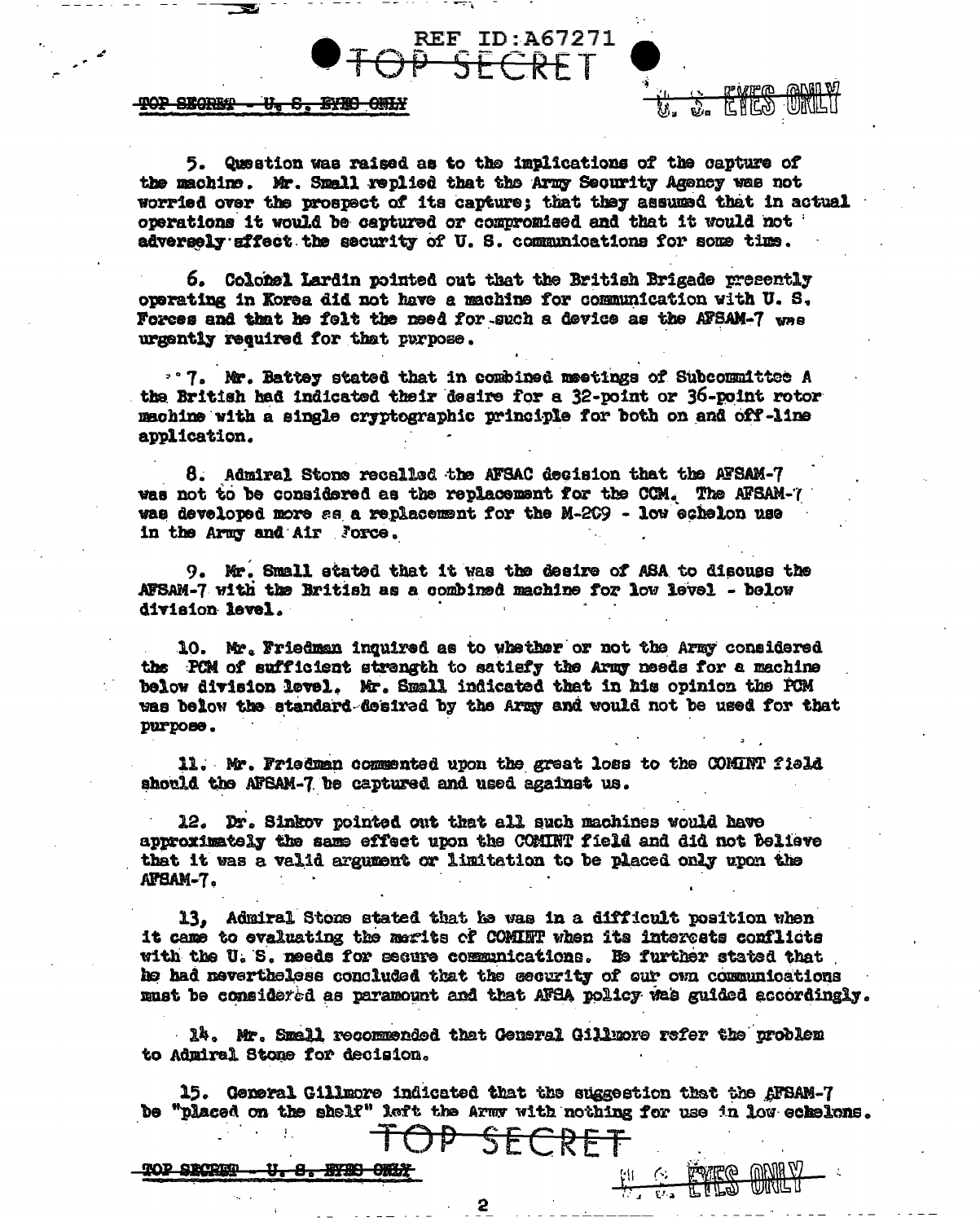**TOP SECRET -**<u> U.S. XIXS ONIS</u>

TOP SECRET -

<del>o. S. BYBS ONL</del>Y

16. Admiral Stone informed General Gillmore that he would not advocate putting AFSAM-7 "on the shelf," and that the Army did not have to disclose the machine to the British in order to assure the use of the machine in the U.S. Army - in any echolon to be agreed upon.

<u>CILO</u>

ऊ.

REF

17. Colomel Lardin pointed out that it was the desire of the Arms to use only one machine in all echelons from the Corpa down and that it had been their hope that the British would be able to do the same.

18. Colonel Lynn was requested to express the view of the Air Forca with regard to the AFSAM-7. Colonel Lynn stated that he was not prepared to present the Air Force point of view at this time. The Air Force was more interested in the AFSAM-9 than in the AFSAM-7 but were definitely interested in both equipments - primarily because it would simplify the cryptographic equipment problem by supplying one off-line and one on-line teletype equipment.

19. Admiral Stone stated that he would be guided by recommendations from the Army and asked General Gillmore if he would care to make a decision at this time or take a few days to firm up the Army position.

20. After further discussion General Gillmore stated that the Army Security Agency was willing to disclose the AFSAM-7 as an Army development to satisfy a need within the U.S. tactical forces. Dr. Sinkov and Mr. Battey were requested to draw up a paper that would serve as a basis for discussing the equipment with the British. Generally, it was agreed that:

a. The machine was not to be considered available for combined  $U.S.-U.E.$  use.

b. The level of distribution within U.S. Services was not yet determined.

> It is intended to reserve this machine for U.S. use only.  $\Omega$ .

21. Admiral Stone stated that discussion and demonstration of the AFSAM-9 had been approved for disclosure at his discretion and that it was his intention to approve such disclosure since the AFSAM-7 principles were embodied in the AFSAM-9. After considerable discussion of the matter it was agreed that either neither of these machines should be disclosed or else both of them should be disclosed - an "all or nothing" proposition was involved. It was then agreed that both would be disclosed to the British.

22. Colonel Lynn raised the question of disclosing the WSAY-806. Since he had originally proposed the disclosure of the device and had since that time reconsidered his recommendation he now desired that the AFSAY-806 not be discussed. All present agreed.

 $\overline{\mathbf{3}}$